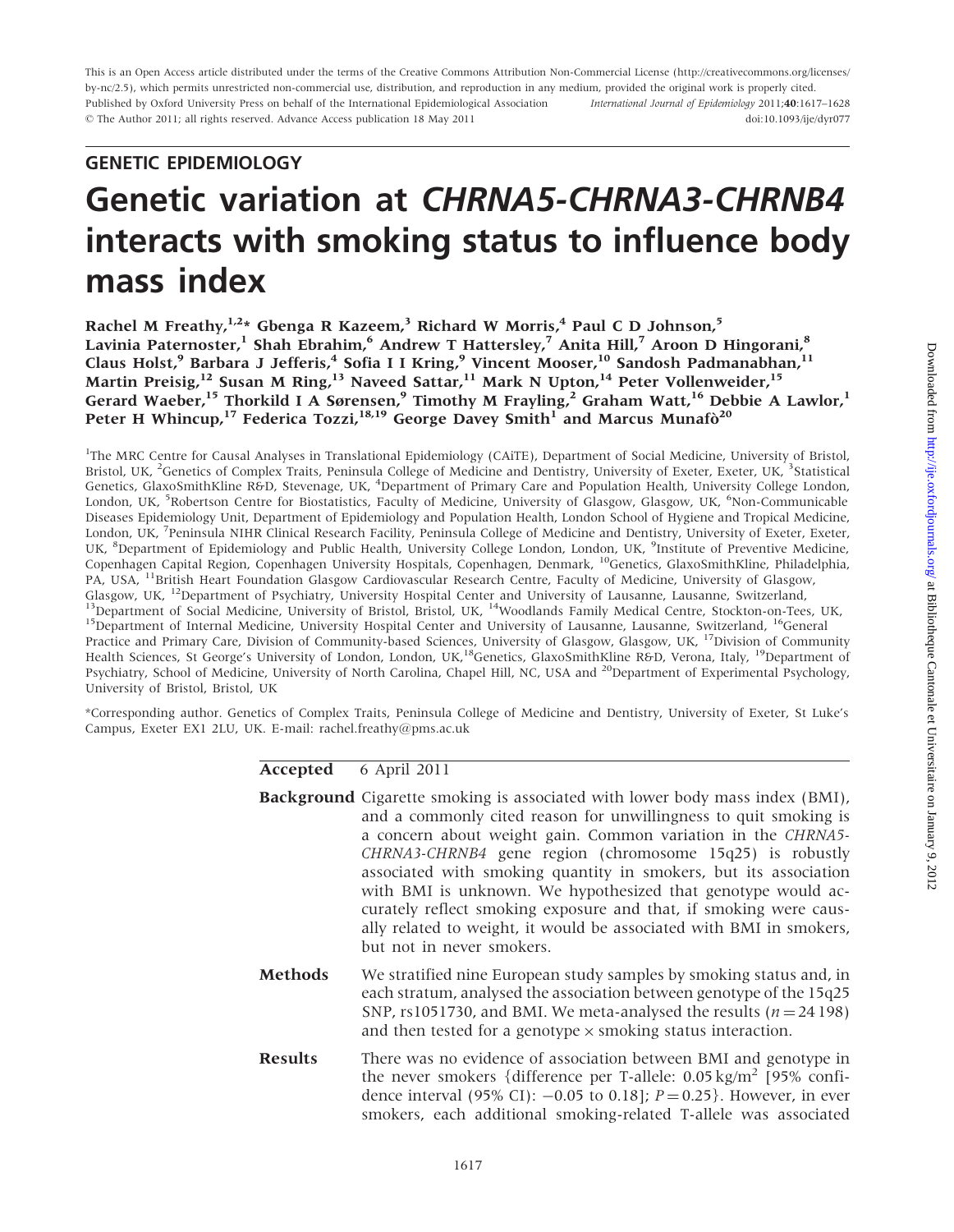with a 0.23 kg/m<sup>2</sup> (95% CI: 0.13–0.31) lower BMI ( $P = 8 \times 10^{-6}$ ). The effect size was larger in current  $[0.33 \text{ kg/m}^2$  lower BMI per T-allele (95% CI: 0.18–0.48);  $P = 6 \times 10^{-5}$ ], than in former smokers [0.16 kg/m<sup>2</sup> (95% CI: 0.03–0.29);  $P = 0.01$ ]. There was strong evidence of genotype  $\times$  smoking interaction (P = 0.0001).

Conclusions Smoking status modifies the association between the 15q25 variant and BMI, which strengthens evidence that smoking exposure is causally associated with reduced BMI. Smoking cessation initiatives might be more successful if they include support to maintain a healthy BMI.

Keywords Smoking, BMI, SNP, genetic association, interaction

# Introduction

Cigarette smoking is a major preventable cause of death and disease.<sup>1</sup> However, while the majority of smokers report a willingness to quit, only a relatively small proportion attempt to do so in any given year.<sup>2</sup> One reason commonly cited for being unwilling to stop smoking is a concern about weight gain following cessation, $3$  and weight gain following smoking cessation has also been associated with an increased risk of smoking relapse.<sup>4</sup>

There is a general consensus that smoking cessation does lead to some degree of weight gain. There is substantial evidence from experimental studies indicating that cigarette smoking exerts an appetitesuppressant effect, $5$  and it has long been recognized that cigarette smoking is employed as a means of weight control, particularly by women,<sup>6</sup> possibly mediated via a lowering of the body weight set point following chronic nicotine use.<sup>7</sup> Epidemiological evidence consistently shows that smokers have a lower body mass index (BMI) than non-smokers,<sup>8,9</sup> but whether smoking exposure is causal to lower BMI is unclear.

Recently, a number of genome-wide association (GWA) studies have provided robust evidence that genetic variation at the CHRNA5-CHRNA3-CHRNB4 locus on chromosome 15q25 is associated with quantity of smoking $10-16$  in those who smoke. Each additional copy of the T-allele of the single-nucleotide polymorphism (SNP), rs1051730, is associated with an increase in smoking quantity of about one cigarette per day.<sup>10</sup> However, the similarity of allele frequency between ever and never smokers does not support association of this variant with smoking initiation.<sup>10</sup> The rs1051730 SNP lies within the nicotinic acetylcholine receptor-a 3 subunit gene (CHRNA3), but is in linkage disequilibrium with a large number of other SNPs across CHRNA3, CHRNA5 and CHRNB4. The functional variant at the 15q25 locus is not known. The minor allele of the mis-sense polymorphism, D398N (rs16969968), in CHRNA5, conferred a reduced response to a nicotinic

agonist in vitro.<sup>17</sup> However, a recent study, which used data from the 1000 Genomes Project to impute virtually all common variants in the region, showed that rs55853698, in the 5'-untranslated region of CHRNA5, was the most strongly associated SNP.<sup>14</sup> Both rs16969968 and rs55853698 are highly correlated with rs1051730 in Europeans (all pairwise  $r^2 > 0.96$ ).<sup>14</sup>

The association between variation at the 15q25 locus and BMI is not known. Since genotypes are (i) assigned at conception and (ii) not generally associated with the wide range of environmental characteristics that confound conventional epidemiological association studies, $18$  genetic variation at 15q25 should serve as an unconfounded measure of smoking exposure in smokers, unbiased by reverse causality. If cigarette smoking is causally associated with lower BMI, we would expect the allele that predisposes to heavier smoking to be associated with a lower BMI in those who smoke, but not in those who have never smoked. This would constitute a gene  $\times$  environment interaction, and would provide strong evidence of causality.<sup>19</sup> To investigate this, we performed a meta-analysis  $(n = 24198 \text{ participants}; k = 9 \text{ study})$ samples) to examine the association between the rs1051730 variant and BMI. We stratified our analyses by smoking status, and tested for a geno $type \times$  smoking status interaction.

# Methods

### Study participants

We analysed data on a total of 24 198 participants from nine study samples. All participants gave informed consent and ethical approval was obtained from the relevant local review committees. In each study, BMI was calculated as weight (kg) divided by height squared  $(m^2)$ .

## The Avon Longitudinal Study of Parents and Children

This is a prospective study, which recruited pregnant women from Bristol, UK, with expected delivery dates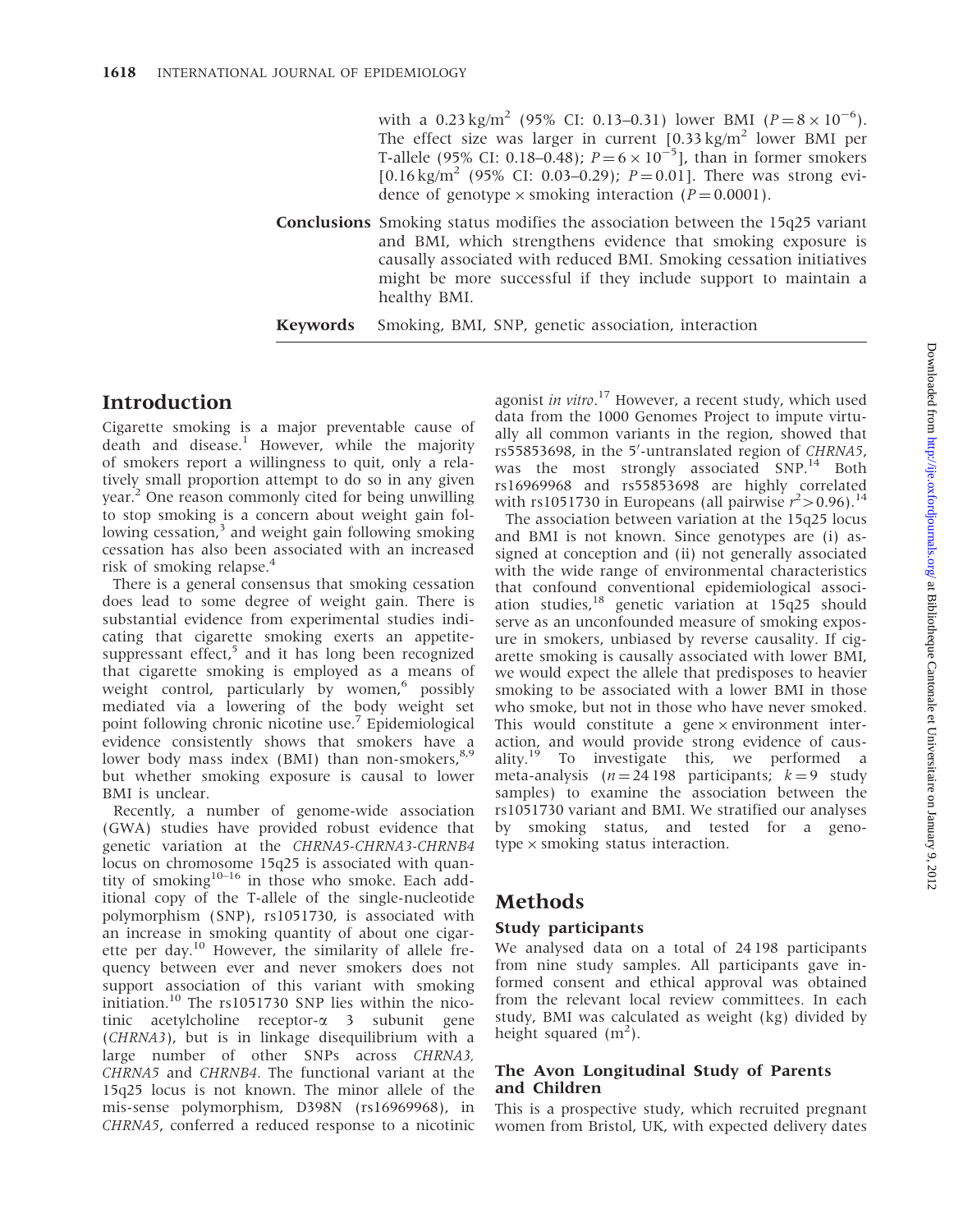between April 1991 and December 1992. Ethical approval was obtained from the Avon Longitudinal Study of Parents and Children  $(ALSPAC)^{20}$  Law and Ethics Committee in addition to the local review committee. Data collection on smoking behaviour have been described previously.<sup>21</sup> Women were grouped as never smokers, former smokers or current smokers on the basis of a questionnaire administered in the 18th week of gestation. The latter two categories were combined in analyses that compared strata of never with ever smokers. Pre-pregnancy BMI was calculated from self-reported pre-pregnancy weight and height. We included a total of 6148 women of European ancestry, with rs1051730 genotype, BMI and smoking data available.

#### The British Regional Heart Study

The study recruited 7735 men aged 40–59 years in 1978–80; full details are reported elsewhere.<sup>22</sup> Men were recruited from 24 medium-sized British towns; at that time, very few eligible subjects were of non-European ancestry. Twenty years later, when aged 60–79 years,  $n = 4252$  participants were re-measured and provided a whole-blood sample from which DNA was extracted. The physical examination included weight and height. Height without shoes and weight in trousers and socks were measured, to the nearest millimetre and 0.1 kg, respectively. Participants were asked whether they had ever smoked cigarettes regularly and, if yes, whether they smoked cigarettes now; from these two questions, we defined current smokers, former smokers and never smokers. Cotinine was assayed by a widely applied gas chromatographic method with a detection limit of  $0.1$  ng/ml.<sup>23</sup> Regular internal quality controls were run to ensure comparability and reliability of results over time. For non-smokers, cotinine levels were further defined using a liquid chromatography tandem mass spectrometry (LC–MS/MS) assay with a lower limit of detection of 0.02 ng/ml and with a limit of quantification of 0.1 ng/ml. Cotinine values at the limit of quantification (0.1 ng/ml) were assigned a value of 0.05 ng/ml. Further details of the assay can be obtained from abslabs@biopark.org.uk. In the current analyses, we included 3870 participants with rs1051730 genotype, BMI and smoking data available.

#### The British Women's Heart and Health Study

The study randomly selected and recruited 4286 women aged 60–79 years, from 23 British towns, between 1999 and 2001. The women were interviewed, examined, completed medical questionnaires and had detailed reviews of their medical records. Full selection and baseline measurement details of the study, including measurement of height and weight (assessed without shoes and in light clothing to the nearest millimetre and 0.1 kg, respectively), have been previously reported.<sup>24,25</sup> Smoking history (never, former and current, including the amount

and details of starting and quitting) were self-reported at baseline, either at the research nurse interview or in the mailed questionnaires. Serum samples collected at baseline were assayed for cotinine levels in exactly the same way as in the British Regional Heart Study (BRHS).<sup>23</sup> After excluding participants of known non-White ethnicity, or who had missing rs1051730 genotype, smoking or BMI data, there were 3634 women available for analysis.

#### The CoLaus Study

This is a population-based study of 6188 individuals, aged 35–75 years, randomly selected from the list of residents in Lausanne, Switzerland, between 2003 and 2006.26 Risk factors for cardiovascular diseases were assessed and DNA and plasma samples were collected for the study of genetic variants and biomarkers. Between 2004 and 2008, all 35- to 66-year-old individuals of the CoLaus sample were invited to participate in a psychiatric sub-study (PsyCoLaus).<sup>27</sup> Detailed descriptions of recruitment procedures and assessments have been provided previously.<sup>26,27</sup> The physical assessment within the CoLaus study included measurement of body weight and height, from which BMI was calculated. Ever smokers were those who had smoked regularly at some point in their life. Of these, individuals who smoked at least one cigarette daily at the time of interview were classified as current smokers, whereas the rest were classified as former smokers. For the purpose of genetic analysis, only individuals with European origin were included  $(n = 5692)$ , and of these, a total of 5426 participants had the genotype and phenotype data necessary for inclusion in the current study.

#### The Exeter Family Study of Childhood Health

This is a prospective study of children born between 2000 and 2004, and their parents, from a geographically defined region of Exeter, UK.<sup>28</sup> Data collection on smoking behaviour have been described previously.<sup>21</sup> In the current study, we included 811 pregnant women and 762 men of European ancestry. We grouped them as never, former or current smokers on the basis of questionnaire data collected during the 28th week of gestation. Height and weight were measured at that time by research midwives and used to calculate BMI. Since women were pregnant at the time of data collection, we analysed men and women separately in the current study. For the women-only analysis, we used pre-pregnancy BMI (calculated from self-reported pre-pregnancy weight).

### The Danish GOYA Male Study

Among 362 200 Caucasian men examined at the mean age of 20 years at the draft boards in Copenhagen and its surroundings during 1943–77, a randomly selected control group of 1 in every 100 men ( $n = 3601$ ) and all obese men  $(n = 1930)$  were manually identified.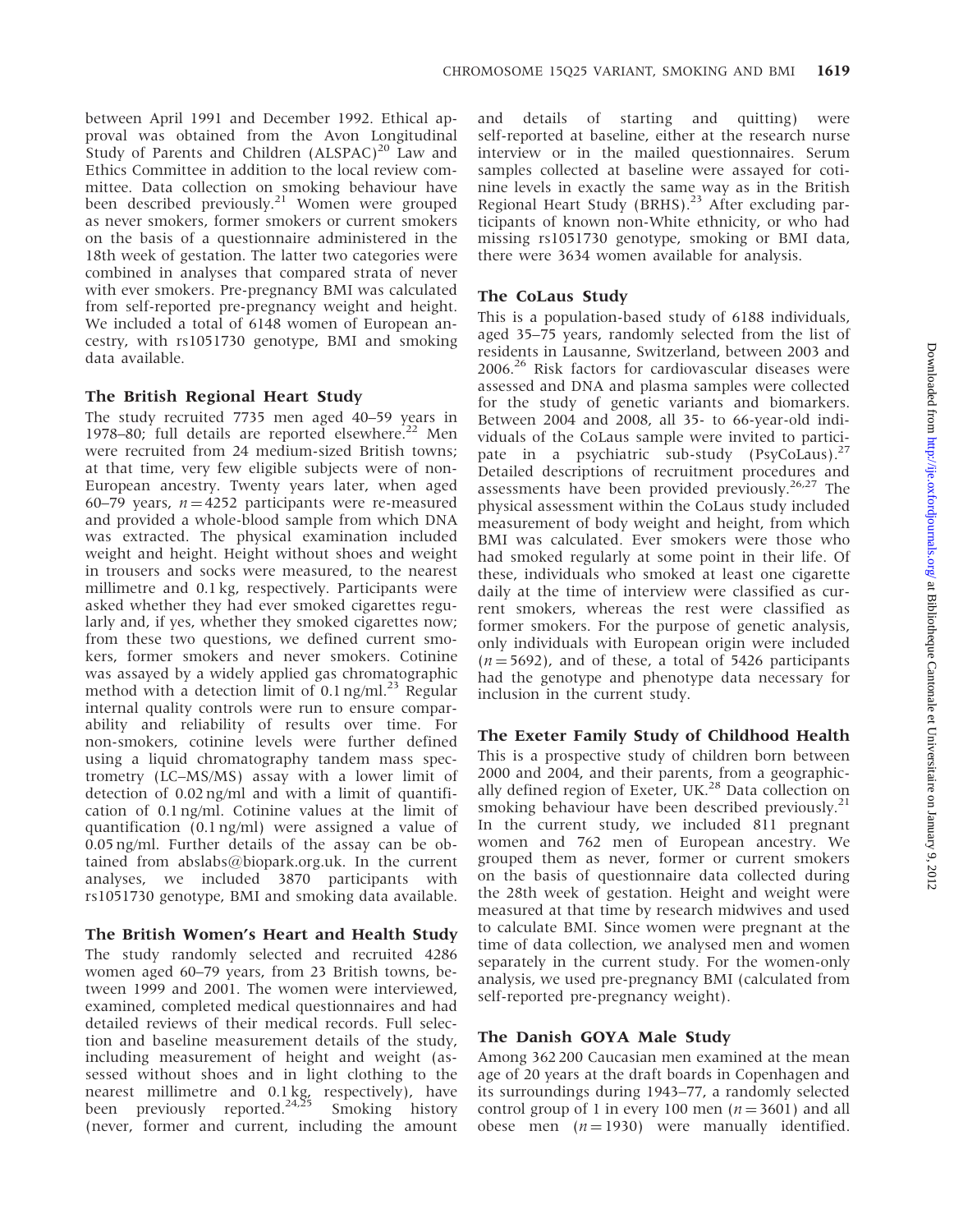Obesity was defined as 35% overweight relative to a local standard in use at the time, and this corresponds to a BMI  $\geq 31.0 \text{ kg/m}^2$ , which proved to be above the 99th percentile. All obese men and half of the random sample, still living in the region, were invited to a follow-up survey in 1992–94 at the mean age of 46 years. The criteria for invitation to the follow-up surveys and the participation have been described previously.<sup>29–31</sup> A total of 1441 men (661 obese and  $\overline{780}$ randomly selected) were included in the present study with BMI, smoking status and rs1051730 genotype data available.

## The MIDSPAN Family Study

This is one of the four MIDSPAN population cohort studies based in Scotland.<sup>32</sup> The three original studies took place between 1964 and 1976. Twenty years later, in 1996, the next generation was studied when offspring of couples in the original Renfrew/ Paisley Study were recruited into the Family Study. This latter group is the subject of the present analysis. The offspring were ascertained (by self-report) to be from full-sibling families with no step children, adoptees or half-siblings. All were White and living in the west of Scotland. Details of the study have been described previously.<sup>33</sup> Standing height was measured without shoes. A single measurement (to the nearest 1 mm) was made after participants inhaled and stretched to reach their maximum height. Weight was measured to the nearest 0.1 kg without shoes and wearing indoor clothes. Data on smoking habit (never, current or former) were collected via questionnaires completed by the participants. Serum samples were assayed for cotinine at ABS Laboratories Ltd, London, UK. For smokers and non-smokers, capillary column gas–liquid chromatography with a nitrogen detector was used. The lower limit of detection was  $0.1$  ng/ml.<sup>23</sup> In the current analyses, we included 2106 individuals of European ancestry with rs1051730 genotype, BMI and smoking data available.

## Genotyping

The genotyping of the rs1051730 variant in the ALSPAC and The Exeter Family Study of Childhood Health (EFSOCH) studies has been described previously.<sup>21</sup> In the British Women's Heart and Health Study (BWHHS) and BRHS studies, genotyping of rs1051730 was performed by KBioscience [\(http://](http://www.kbioscience.co.uk) [www.kbioscience.co.uk\)](http://www.kbioscience.co.uk), using KASPar chemistry, which is a competitive allele-specific PCR SNP genotyping system. The respective genotyping call rates were 98.2 and 98.7%, and there was no evidence of deviation from Hardy–Weinberg Equilibrium (HWE; BWHHS  $P = 0.58$ ; BRHS  $P = 0.29$ ). In the BWHHS, blind duplicates (concordance 100%) were used as additional quality control tests. In the MIDSPAN study, genotyping was performed on an ABI PRISM 7900HT sequence detection system using a Taqman

assay (Assay ID: C\_9510307\_20, Applied Biosystems), followed by allelic discrimination using software from Applied Biosystems (SDS V2.0).<sup>34,35</sup> All genotyping errors were manually resolved by checking raw genotype data, individuals were either blanked (zeroed) or corrected prior to analysis. The call rate was 94.5% and there was no evidence of deviation from HWE  $(P = 0.92)$ , which was assessed using the eldest sibling from each family to ensure a sample of unrelated individuals  $(n = 1386)$ .

In the CoLaus study, genome-wide SNP genotyping was performed using the Affymetrix 500 K SNP chip. Samples were excluded if they showed gender inconsistencies or had an efficiency <90%. Marker quality control resulted in exclusion of SNPs that were monomorphic (4052), had a call rate <95% (30 873), deviated  $(P < 10^{-3})$  from HWE (35417) or had minor allele frequencies <0.01 (61 654), leaving a total number of 370 162 genotyped markers for analysis. Imputation of SNP genotypes was performed using the software IMPUTE v.0.5.0<sup>36</sup> based on the HapMap CEU II samples. Approximately 2.5 million markers were imputed. A total of 89 SNPs (34 genotyped and 55 imputed) within the CHRNA5- CHRNA3-CHRNB4 gene region were obtained. The SNP rs1051730 was imputed in the study sample with a posterior call rate of 0.97.

In the GOYA study, genome-wide SNP genotyping was performed using the Illumina 610 K Quad SNP chip. The rs1051730 SNP was genotyped on this platform. Individuals were excluded if they showed gender inconsistencies, if they had a genotyping success rate of <95%, if they had outlying heterozygosity  $(<0.30$  or  $>0.35$ ) or if they clustered with individuals of non-European ancestry on multi-dimensional scaling analysis. We also excluded one individual from each pair that appeared to be related (identity by  $descent > 0.2$ ). The rs1051730 SNP had an overall call rate of 99.9% and the Hardy–Weinberg P-values were 0.21 and 0.44 in the controls and obese cases, respectively.

# Statistical methods

## Within-study analyses

Within each study, we verified that the association between smoking quantity and rs1051730 genotype was consistent in magnitude and direction with published data (data not shown, but the association has been previously published for the ALSPAC, CoLaus and EFSOCH women studies<sup>14,21</sup>). We then stratified by smoking status in each study (for our main analyses into never and ever strata, and for our second analyses into finer strata of never, former and current). To test for association between BMI and rs1051730 genotype within each stratum, we performed linear regression of log-transformed BMI against genotype (coded as 0, 1 or 2 T-alleles; additive genetic model). We repeated the analysis including age and sex (where appropriate) as covariables. We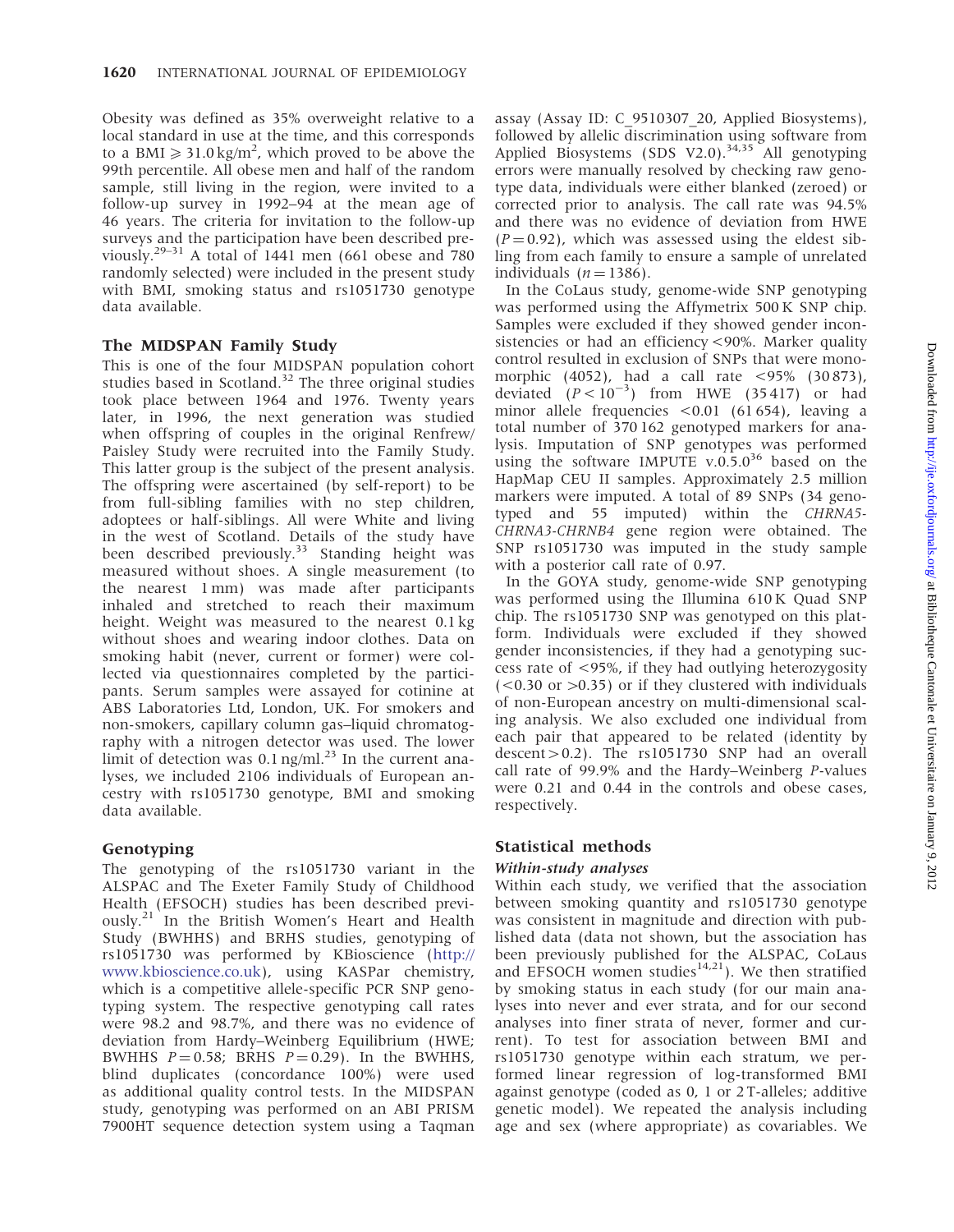then analysed the association between BMI and genotype, adjusting for smoking quantity (cigarettes per day) where available, in the current and former smoker strata. In addition, we analysed the association between BMI and genotype, adjusting for measured cotinine levels (available in the BRHS, BWHHS and MIDSPAN studies only). In the MIDSPAN study, which includes related individuals, associations between BMI and SNP genotype were investigated using linear mixed effects regression models fitted using restricted maximum likelihood (REML). Family structure among the MIDSPAN offspring generation was accounted for by fitting random intercepts within sibships.

#### Meta-analysis

Meta-analysis statistics and plots were produced using the inverse-variance method (fixed effects), implemented in the 'metan' module developed for Stata (StataCorp, College Station, TX, USA).<sup>37</sup> We pooled regression coefficients and standard errors from the linear regression analyses performed in the individual studies. We used the  $I^2$  statistic to estimate the percentage of total variation in study estimates that is because of between-study heterogeneity<sup>38</sup> and derived 95% confidence intervals (95% CIs) for  $I^2$  using the user-written Stata command, 'heterogi'. Conventionally,  $I^2$  values of 25, 50 and 75% represent low, moderate and high heterogeneity, respectively. In addition, we used Cochran's Q-test to evaluate the statistical evidence for between-study heterogeneity, both within and between the strata defined by smoking status. The test of heterogeneity between strata served as a test of interaction between genotype and smoking status. As a sensitivity analysis, we repeated the meta-analysis excluding the ALSPAC and EFSOCH women studies, which analysed prepregnancy BMI, but which stratified by smoking status (never/former/current) using data collected during pregnancy.

#### Estimation of approximate overall effect sizes in kilogram per square metre

Since the outcome was natural log transformed, we obtained the percentage change in the average value of BMI per allele using  $100 \times$  [exp(beta)–1], where 'beta' is the effect size on the logBMI scale. We took the median study BMI within each stratum (never/former/current/ever) as the average value.

# Results

The basic characteristics of study participants are presented in Table 1. The associations between BMI and the rs1051730 variant are presented (overall and by study) in Figure 1 and Tables 2 and 3. In the ever smokers, each additional T-allele, which is associated with greater smoking quantity, was associated with a 0.9% (95% CI: 0.5–1.2) lower BMI ( $P = 8 \times 10^{-6}$ ).

This equates to a difference of  $0.23 \text{ kg/m}^2$  (95% CI: 0.13–0.31), relative to the median study BMI for ever smokers  $(25.8 \text{ kg/m}^2)$ . However, in the never smokers, we observed no evidence of association between BMI and the genotype [0.2% BMI change  $(-0.2 \text{ to } 0.7)$ ], which equates to 0.05 kg/m<sup>2</sup> (95% CI:  $-0.05$  to 0.18) per T-allele (median study BMI for never smokers  $= 25.5 \text{ kg/m}^2$ ;  $P = 0.25$ ). There was low heterogeneity within each of the two strata  $[I^2 = 21\%$ (95% CI: 0–62),  $P = 0.26$  for never;  $I^2 = 0\%$  (95% CI:  $(0-65)$ ,  $P = 0.91$  for ever smokers], but strong evidence of heterogeneity between the strata ( $P = 0.0001$ ), indicating an interaction between genotype and smoking status in their association with BMI.

When dividing the ever-smoker group into current and former smokers, we observed evidence of association in both strata (Figure 1b and Table 3), but with a larger effect size in current smokers. In the former and current smokers, respectively, there was a 0.6% (95% CI: 0.1–1.1) and 1.3% (95% CI: 0.7–1.9) lower BMI per T-allele. These effect sizes equate, respectively, to differences of  $0.16 \text{ kg/m}^2$  (95% CI: 0.03– 0.29) and  $0.33 \text{ kg/m}^2$  (95% CI: 0.18–0.48), relative to the median study BMIs in these groups  $(26.3 \text{ kg/m}^2)$ former and  $25.6 \text{ kg/m}^2$  current). There was no detectable heterogeneity within these strata  $[I^2=0\%]$ (95% CI: 0–65),  $\vec{P} = 0.97$  for former;  $I^2 = 0\%$  (95%) CI: 0–65),  $P = 0.55$  for current smokers], but strong evidence of heterogeneity among the never, former and current smoker strata  $(P = 0.0002)$ .

Overall, across all smoking status strata, each additional T-allele was associated with a 0.4% (95% CI: 0.1–0.7) lower BMI  $(P = 0.007;$  Figure 1), which equates to a difference of  $0.10 \text{ kg/m}^2$  (95% CI: 0.03– 0.18) (median overall study  $BMI = 25.8 \text{ kg/m}^2$ ).

The results were not materially altered on adjustment for age and sex (Tables 2 and 3). A sensitivity analysis excluding the ALSPAC and EFSOCH pregnant women produced very similar effect size estimates (Tables 2 and 3).

Adjustment for smoking quantity, where available, in the current and former smokers also did not substantially change the results (Table 3). Measured cotinine levels were available in the current smokers of the BRHS, BWHHS and MIDSPAN studies. Adjustment for cotinine levels resulted in attenuation of the association between genotype and BMI [1.0% (95% CI:  $-0.3$  to 2.3)] lower per T-allele ( $P = 0.13$ ), relative to the association adjusted for reported smoking quantity in BRHS, BWHHS and MIDSPAN only: 2.0% lower BMI (95% CI: 0.6–3.2,  $P = 0.005$ ; Table 3).

# **Discussion**

In a meta-analysis of 24 198 individuals from nine study samples, we have shown that there is an interaction between smoking status and genotype of the 15q25 variant, rs1051730, in relation to BMI. In never smokers, we observed no evidence of association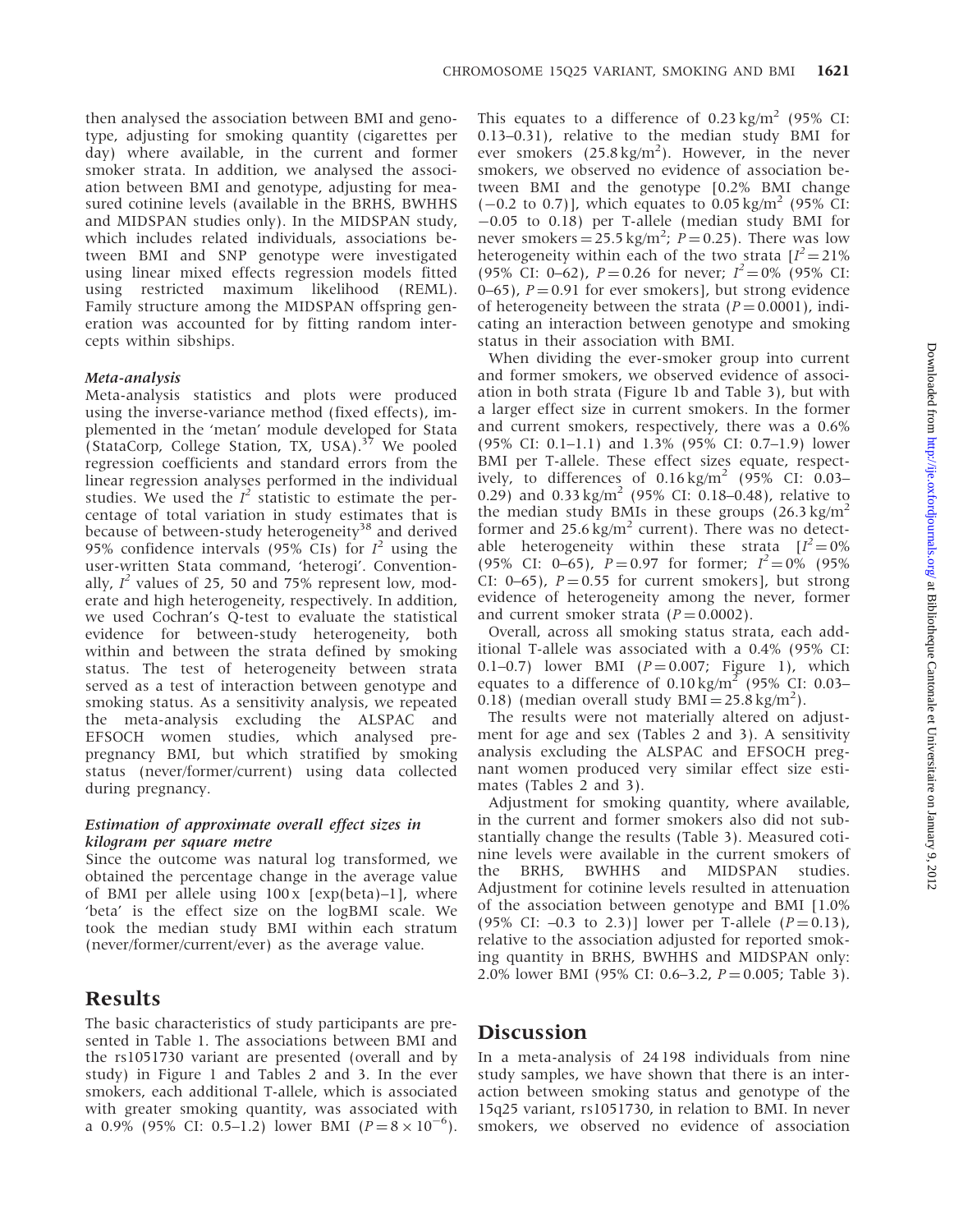| <b>Study</b>               | Sample group        | Participants, $n^a$ (% male) | Age, median (IQR) | BMI, median (IQR)      |
|----------------------------|---------------------|------------------------------|-------------------|------------------------|
| <b>ALSPAC</b> <sup>b</sup> | Never smokers       | 3193(0)                      | $29(26-32)$       | $22.2$ $(20.5-24.4)$   |
|                            | Former smokers      | 1851(0)                      | $29(25-32)$       | $22.4(20.7-24.8)$      |
|                            | Current smokers     | 1104(0)                      | $26(24-30)$       | $22.0(20.3-24.7)$      |
|                            | Ever smokers        | 2955(0)                      | $28(25-31)$       | $22.3$ $(20.5-24.8)$   |
|                            | All                 | 6148(0)                      | $28(25-32)$       | $22.2$ $(20.6-24.5)$   |
| <b>BRHS</b>                | Never smokers       | 1124 (100)                   | $67(64-72)$       | $26.3$ $(24.3-28.5)$   |
|                            | Former smokers      | 2243 (100)                   | $69(65-74)$       | 26.9 (24.9–29.4)       |
|                            | Current smokers     | 503 (100)                    | $68(64-72)$       | $25.9(23.4-28.1)$      |
|                            | Ever smokers        | 2746 (100)                   | $69(64-74)$       | $26.7(24.6-29.2)$      |
|                            | All                 | 3870 (100)                   | $68(64-73)$       | $26.6$ $(24.5-29.0)$   |
| <b>BWHHS</b>               | Never smokers       | 2047(0)                      | $69(64-73)$       | 27.0 (24.0–30.0)       |
|                            | Former smokers      | 1194(0)                      | $69(64-74)$       | $27.0(25.0-31.0)$      |
|                            | Current smokers     | 393(0)                       | $67(63-72)$       | $26.0(23.0-29.0)$      |
|                            | Ever smokers        | 1587(0)                      | $69(64-73)$       | $27.0(24.0-30.0)$      |
|                            | All                 | 3634(0)                      | $69(64-73)$       | $27.0(24.0-30.0)$      |
| CoLaus                     | Never smokers       | 2193 (38.0)                  | 53 $(44-62)$      | $25.3$ $(22.6-28.3)$   |
|                            | Former smokers      | 1801 (54.9)                  | 56 $(47-63)$      | $25.8$ $(23.1 - 28.8)$ |
|                            | Current smokers     | 1432 (51.2)                  | $50(43-60)$       | $24.7(22.1-27.7)$      |
|                            | Ever smokers        | 3233 (53.3)                  | 53 $(45-62)$      | $25.3$ $(22.6-28.3)$   |
|                            | All                 | 5426 (47.1)                  | 53 (44–62)        | $25.3$ $(22.6-28.3)$   |
| <b>EFSOCH MEN</b>          | Never smokers       | 376 (100)                    | $32(30-36)$       | 26.6 (24.6–28.7)       |
|                            | Former smokers      | 181 (100)                    | $33(30-37)$       | $26.5(24.5-29.2)$      |
|                            | Current smokers     | 205(100)                     | $32(27-25)$       | $26.2$ $(23.2-29.2)$   |
|                            | Ever smokers        | 386 (100)                    | $32(29-36)$       | $26.4(24.0-29.2)$      |
|                            | All                 | 762 (100)                    | $32(29-36)$       | $26.5(24.2-29.0)$      |
| EFSOCH WOMEN <sup>b</sup>  | Never smokers       | 593 (0)                      | $31(29-34)$       | $22.9(21.1-25.3)$      |
|                            | Former smokers      | 118(0)                       | $29(25-32)$       | $23.4(21.0-25.5)$      |
|                            | Current smokers     | 100(0)                       | $29(24-32)$       | 23.7 (20.9-27.7)       |
|                            | Ever smokers        | 218(0)                       | $29(25-32)$       | $23.5(20.9-26.6)$      |
|                            | All                 | 811 (0)                      | $31(27-34)$       | $23.0(21.1-25.5)$      |
| <b>GOYA MEN CONTROLS</b>   | Never smokers       | 174 (100)                    | 44 (40-49)        | 25.4 (23.5-28.7)       |
|                            | Former smokers      | 216 (100)                    | 48 (42-54)        | $26.2$ $(24.2 - 28.4)$ |
|                            | Current smokers     | 390 (100)                    | $47(42-55)$       | 25.6 (23.6-27.8)       |
|                            | Ever smokers        | 606 (100)                    | $47(42 - 55)$     | $25.8$ $(23.7-28.1)$   |
|                            | All                 | 780 (100)                    | $46(41-53)$       | $25.8$ $(23.6 - 28.2)$ |
| <b>GOYA MEN OBESE</b>      | Never smokers       | 163(100)                     | $41(37-45)$       | 35.8 (32.2-39.9)       |
|                            | Former smokers      | 148 (100)                    | 43 (40-48)        | 35.2 (32.7-40.3)       |
|                            | Current smokers     | 350 (100)                    | $42(38-47)$       | 34.5 (31.6–38.2)       |
|                            | Ever smokers        | 498 (100)                    | 42 (39-47)        | 34.6 (31.8–38.6)       |
|                            | All                 | 661 (100)                    | $42(38-46)$       | 34.9 (32.0-39.1)       |
| <b>MIDSPAN</b>             | Never smokers       | 996 (43.0)                   | $45(40-49)$       | $25.5(23.1 - 28.4)$    |
|                            | Former smokers      | 574 (49.7)                   | $47(42 - 50)$     | $26.3(24.0-29.2)$      |
|                            | Current smokers     | 536 (44.2)                   | $46(40-50)$       |                        |
|                            |                     |                              |                   | $24.6(22.1-28.1)$      |
|                            | Ever smokers<br>All | 1110 (47.0)                  | $46(41-50)$       | $25.6(23.0-28.8)$      |
|                            |                     | 2106 (45.1)                  | $45(41-49)$       | $25.5(23.0-28.6)$      |

Table 1 Basic characteristics of study participants

Ever smokers: former plus current. IQR: inter-quartile range.

and in main analysis.<br>
between the SPAC and EFSOCH\_WOMEN.<br>
Between the MI was analysed in ALSPAC and EFSOCH\_WOMEN.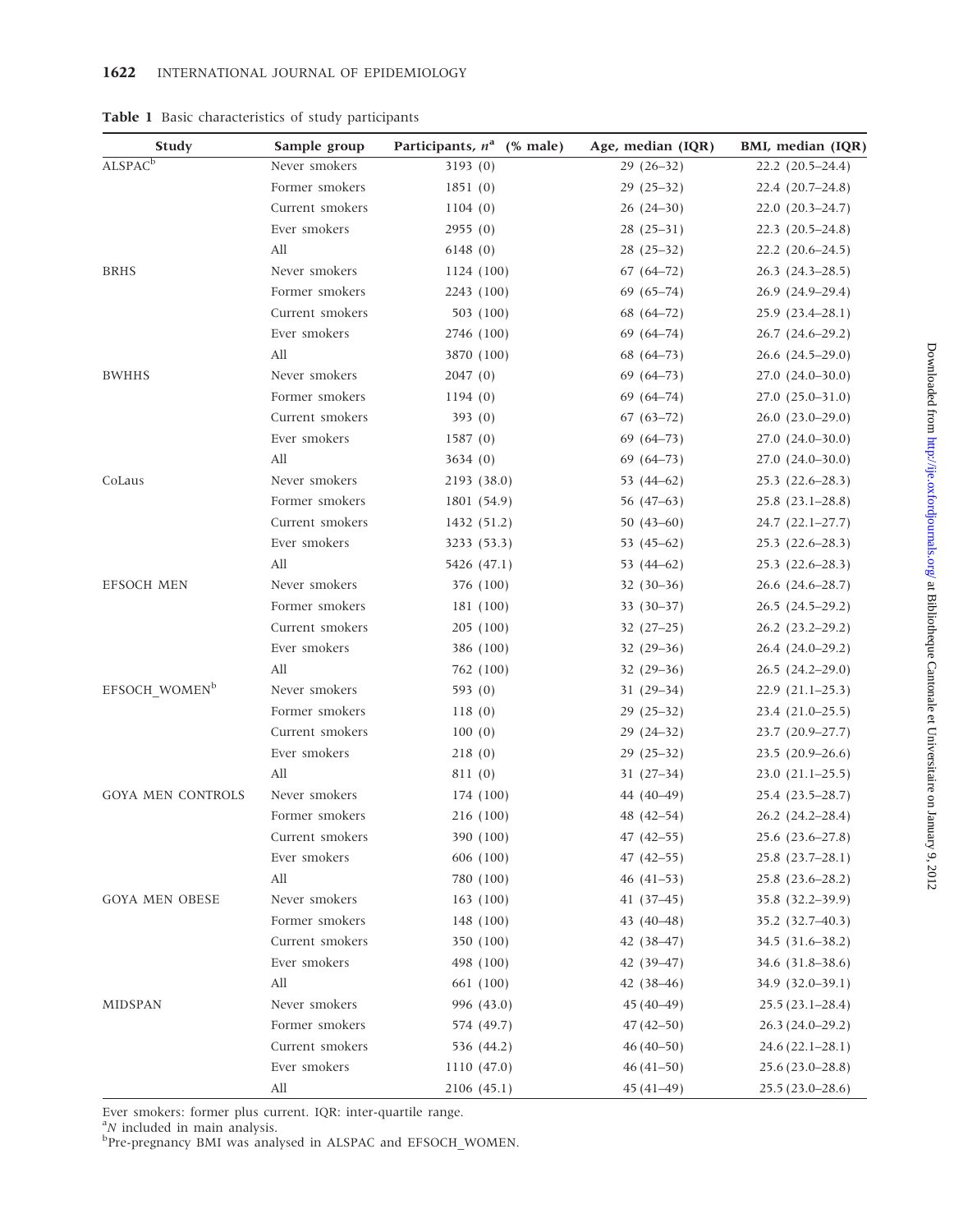

Figure 1 Meta-analysis plots of the association between the rs1051730 variant and BMI, stratified by smoking status. (a) Never/ever smokers. There was strong evidence of heterogeneity between strata ( $P=0.0001$ ). In the ever smokers, the effect size equates to a 0.23 kg/m<sup>2</sup> (95% CI: 0.13–0.31) lower BMI per T-allele. In the never smokers, there was no evidence of association [BMI difference per T-allele:  $0.05 \text{ kg/m}^2$  (95% CI:  $-0.05$  to 0.18)]. (b) Never/former/current smokers. There was strong evidence of heterogeneity among the three strata ( $P = 0.0002$ ). In the former and current smokers, there was a 0.16 kg/m<sup>2</sup> (95% CI: 0.03–0.29) and 0.33 kg/m<sup>2</sup> (95% CI: 0.18–0.48) lower BMI per T-allele, respectively. Overall, across all smoking status strata, each additional T-allele was associated with a  $0.10 \text{ kg/m}^2$  (95% CI: 0.03–0.18) lower BMI

between rs1051730 genotype and BMI. However, in ever smokers, there was strong evidence that each additional copy of the T-allele, which is associated with higher smoking quantity, was associated with a  $0.23 \text{ kg/m}^2$  (95% CI: 0.13–0.31) lower BMI (interaction  $P = 0.0001$ ). The association in the ever smokers was consistent across studies (heterogeneity  $P = 0.91$ ), despite variation in mean BMI because of age and ascertainment differences.

Our results support the hypothesis that exposure to cigarette smoking is causally associated with lower BMI. Genotype–phenotype associations are not biased by reverse causality, and genotypes are generally randomized to factors that usually confound epidemiological studies.<sup>18</sup> We have shown previously that the rs1051730 variant, which is robustly associated with smoking quantity, $10-16$  is not associated with covariates of smoking behaviour including age, education level and occupational position. $21$  We can, therefore, be confident that the association we have observed between rs1051730 genotype and BMI in ever smokers, together with the null association in never smokers, reflects a causal relationship between smoking exposure and lower BMI. Our data add support to evidence from previous epidemiological, experimental and physiological studies.<sup>5-7,9,39</sup>

Subdivision of the ever-smoker group showed that the effect size was smaller in former smokers  $[0.16 \text{ kg/m}^2 \quad (95\% \quad \text{CI:} \quad 0.03-0.29) \quad \text{lower} \quad \text{BMI} \quad \text{per}$ T-allele] than in current smokers  $[0.33 \text{ kg/m}^2]$  (95%) CI: 0.18–0.48) lower BMI per T-allele]. This suggests that the association with BMI weakens over time after cessation. It is consistent with the observation that cigarette smokers who attempt to quit experience a short-term rebound effect, whereby a marked initial weight gain following smoking cessation is a result of the removal of the lowered body weight set point induced by chronic nicotine use, $<sup>7</sup>$  and reduced sym-</sup> pathovagal ratio and resensitization of nicotinic receptors.<sup>39</sup> Smoking cessation is associated with a corresponding average increase in  $BML$ <sup>9</sup> and comparisons of BMI over time suggest that when cigarette smokers achieve long-term abstinence from tobacco they revert to a mean BMI roughly equivalent to that of never smokers. Weight gain on cessation of smoking is associated with increased risk of relapse into smoking.<sup>4</sup> Taken together, these observations suggest that smoking cessation initiatives may be more successful if accompanied by support to maintain a healthy BMI.

We did not observe attenuation of the associations between genotype and BMI upon adjustment for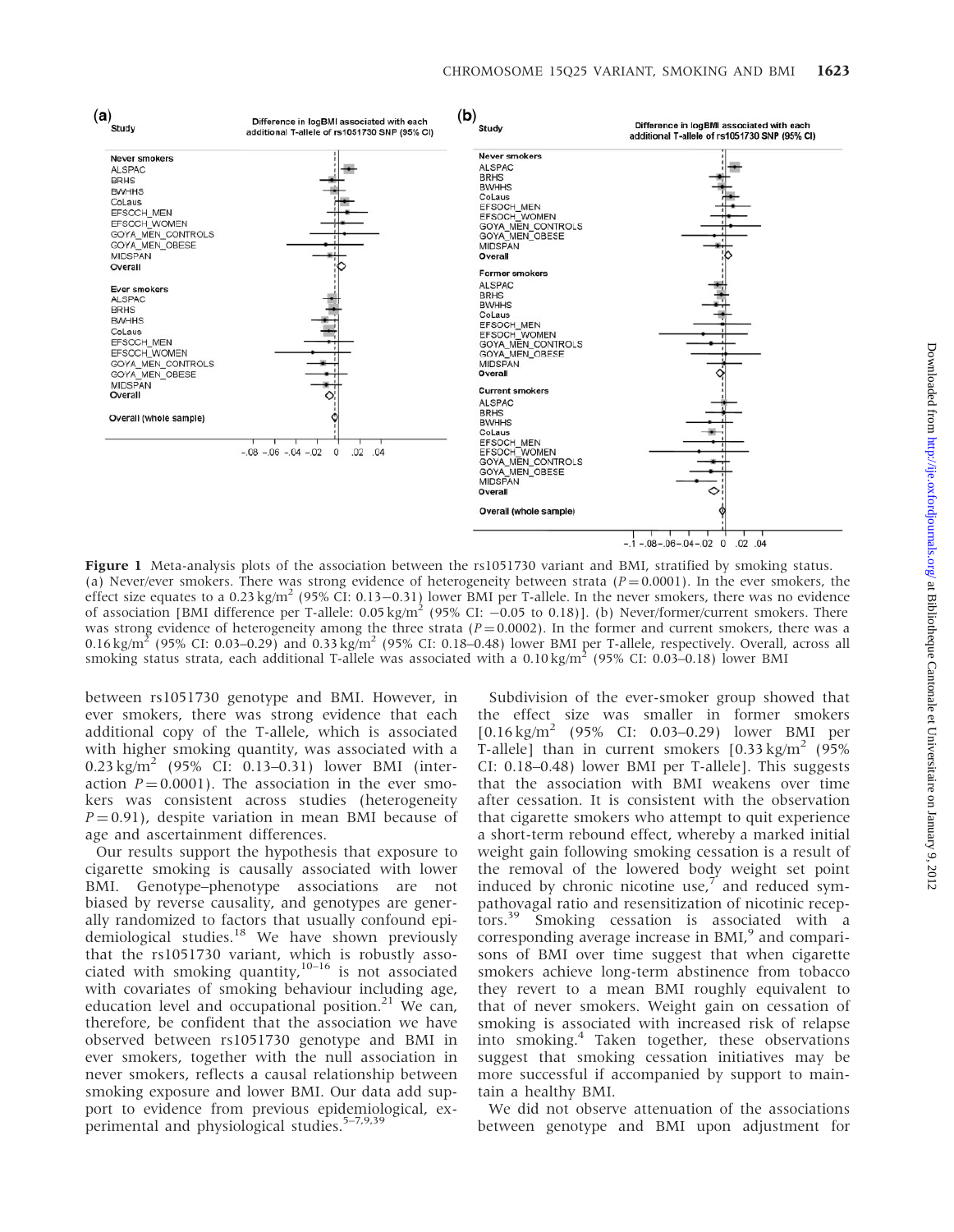| j                                                                                                                                                     |
|-------------------------------------------------------------------------------------------------------------------------------------------------------|
|                                                                                                                                                       |
| I<br>$\overline{\phantom{a}}$<br>i<br>Alberta<br>J<br>こうきょうく とこうこうしゃ ちゃ しゃしん ちゃくしゃかん<br>í<br>$T \cap T \cap T \neq \emptyset$<br>$\ddot{\phantom{0}}$ |

|                     |                                                                                                                                                                                                                                | I |
|---------------------|--------------------------------------------------------------------------------------------------------------------------------------------------------------------------------------------------------------------------------|---|
|                     |                                                                                                                                                                                                                                | I |
|                     |                                                                                                                                                                                                                                | I |
|                     |                                                                                                                                                                                                                                |   |
|                     | EFSOCH M, EFSOCH MEN: EFSOCH W. EFSOCH WOMEN. GOVA MO GOVA MEN CONTROLS AND ACCESS AND CONTROLS OF THE CONTROL OF THE CONTROL OF THE CONTROL OF THE CONTROL OF THE CONTROL OF THE CONTROL OF THE CONTROL OF THE CONTROL OF THE |   |
|                     |                                                                                                                                                                                                                                | I |
|                     |                                                                                                                                                                                                                                | I |
|                     |                                                                                                                                                                                                                                | I |
|                     |                                                                                                                                                                                                                                |   |
| $\frac{1}{2}$       |                                                                                                                                                                                                                                |   |
| TO CTNUMBER TANTITE | ここここ                                                                                                                                                                                                                           | I |
|                     |                                                                                                                                                                                                                                | I |
|                     |                                                                                                                                                                                                                                |   |
|                     |                                                                                                                                                                                                                                |   |
|                     |                                                                                                                                                                                                                                | I |
|                     |                                                                                                                                                                                                                                | I |
| ;≀<br>>             |                                                                                                                                                                                                                                |   |

| Adjusted for age and sex. Meta-analysis results for per-ance changes in logism (2020), excluding the pregnant women from the ALSPA and<br>; EFSOCH W, EFSOCH WOMEN, GOYA MEN CONTROLS; GOYA MO, GOYA MEN OBESE.<br>004) for never smokers and $-0.09$ ( $-0.013$ to $-0.005$ ) for ever smokers.<br>$\overline{a}$<br>l<br>$\begin{array}{c} \n\end{array}$ |
|-------------------------------------------------------------------------------------------------------------------------------------------------------------------------------------------------------------------------------------------------------------------------------------------------------------------------------------------------------------|
| n nn 1 n nn 4 + 4 n n<br>were: -0.001 (-0.006 to 0.00<br>EFSOCH M. EFSOCH MEN;<br>ļ                                                                                                                                                                                                                                                                         |

 $\mbox{Overall}^{\mbox{\tiny{\rm {b}}} }$ Overall

| BMI values are geometric means and 95% CIs.                                                                                                                      |
|------------------------------------------------------------------------------------------------------------------------------------------------------------------|
| From linear regression of ln(BMI) against genotype, assuming an additive genetic model.                                                                          |
| Adjusted for age and sex. Meta-analysis results for per-allele changes in logBMI (95% CI), excluding the pregnant women from the ALSPAC and EFSOCH WOMEN studies |
| were: $-0.001$ ( $-0.006$ to $0.004$ ) for never smokers and $-0.009$ ( $-0.013$ to $-0.005$ ) for ever smokers.                                                 |
| <b>FORCO ARAN ANGEL CAR ANGEL CARGEROU ARAN ANGEL CAR ANGEL ANGEL ANGEL AN ANGELA ARAN ANGELA ARANGEL ARANGEL ANG</b>                                            |

MIDSPAN 1110 510 26.0 (25.6 to 26.4) 479 25.6 (25.3 to 26.0) 121 25.2 (24.5 to 26.0) -0.012 (-0.027 to 0.003) 0.12 Overall 13 339 0.000 (1 - 0.000 (1 - 0.000 (1 - 0.000 (1 - 0.000 ) 8 - 0.005) 8 - 0.000 (1 - 0.000 (1 - 0.000 (1 - 0.000 ) 8 - 0.000 (1 - 0.000 ) 8 - 0.000 (1 - 0.000 ) 8 - 0.000 (1 - 0.000 ) 9 - 0.000 (1 - 0.000 ) 9 - 0.0

13339 13339

 $\alpha$  13 339 0.012 to 0.004)  $\,$  13 339 0.012 to 0.008 (0.012 to 0.004) 3  $\times$ 

 $8\times10^{-6}$ 

 $-0.009$   $(-0.012$  to  $-0.005)$  $-0.008$   $(-0.012$  to  $-0.004)$ 

 $3\times10^{-5}$ 

| 1624 | INTERNATIONAL JOURNAL OF EPIDEMIOLOGY |  |  |
|------|---------------------------------------|--|--|
|      |                                       |  |  |

|                      |                |              |      |                         |                |                                            |                 | Table 2 Associations between BMI and rs1051730 genotype in all study participants, stratified by smoking status (never/ever) and by study |                                      |                      |
|----------------------|----------------|--------------|------|-------------------------|----------------|--------------------------------------------|-----------------|-------------------------------------------------------------------------------------------------------------------------------------------|--------------------------------------|----------------------|
|                      |                | Total no.    |      |                         |                | No. and BMI (95% CI) by rs1051730 genotype |                 |                                                                                                                                           | Per-T allele<br>change in<br>ln(BMI) |                      |
| Group                | Study          | participants |      | S                       |                | 5                                          |                 | Ë                                                                                                                                         | $(95\% \text{ CI})^a$                | P-value <sup>a</sup> |
| Never smokers ALSPAC |                | 3193         | 1412 | 22.5 (22.3 to 22.7)     | 1403           | 22.8 (22.6 to 23.0)                        | 378             | 22.8 (22.5 to 23.2)                                                                                                                       | $0.010$ (0.002 to 0.017)             | 0.01                 |
|                      | <b>BRHS</b>    | 1124         |      | 475 26.6 (26.2 to 26.9) | 514            | 26.2 (26.0 to 26.5)                        | 135             | 26.3 (25.7 to 27.0)                                                                                                                       | $-0.006$ ( $-0.018$ to 0.005)        | 0.27                 |
|                      | <b>BWHHS</b>   | 2047         | 898  | 27.1 (26.8 to 27.4)     | 910            | 27.2 (26.9 to 27.5)                        | 239             | 26.7 (26.1 to 27.3)                                                                                                                       | $-0.004$ ( $-0.015$ to 0.007)        | 0.49                 |
|                      | CoLaus         | 2193         | 884  | 25.5 (25.2 to 25.7)     | 1016           | 25.6 (25.4 to 25.9)                        | 293             | 25.7 (25.3 to 26.2)                                                                                                                       | $0.005$ (-0.004 to 0.015)            | 0.25                 |
|                      | EFSOCH M       | 376          | 179  | 26.5 (26.0 to 27.0)     | 160            | 26.5 (26.0 to 27.0)                        | 37              | 27.1 (26.0 to 28.4)                                                                                                                       | $0.008$ (-0.012 to 0.027)            | 0.43                 |
|                      | EFSOCH_W       | 593          | 264  | 23.4 (23.0 to 23.9)     | 272            | 23.7 (23.2 to 24.1)                        | 57              | 23.4 (22.3 to 24.5)                                                                                                                       | $0.004 (-0.017 to 0.024)$            | 0.73                 |
|                      | GOYA_MC        | 174          | 73   | 25.7 (24.8 to 26.6)     | 83             | 26.2 (25.5 to 27.0)                        | $\overline{18}$ | $25.5(23.8 \text{ to } 27.4)$                                                                                                             | $0.005$ ( $-0.027$ to $0.038$ )      | 0.75                 |
|                      | GOYA MO        | 163          | 74   | 36.2 (35.0 to 37.5)     | 68             | 36.0 (34.6 to 37.4)                        | $\overline{21}$ | 35.2 (32.5 to 38.1)                                                                                                                       | $-0.012$ ( $-0.048$ to 0.024)        | 0.50                 |
|                      | <b>MIDSPAN</b> | 996          | 447  | 25.9 (25.5 to 26.3)     | 455            | 25.9 (25.5 to 26.3)                        | 94              | 25.1 (24.4 to 25.9)                                                                                                                       | $-0.008$ ( $-0.024$ to 0.007)        | 0.30                 |
|                      | Overall        | 10859        |      |                         |                |                                            |                 |                                                                                                                                           | $0.002$ (-0.002 to 0.007)            | 0.25                 |
|                      | $Overall^b$    | 10859        |      |                         |                |                                            |                 |                                                                                                                                           | $0.002$ (-0.002 to 0.007)            | 0.25                 |
| Ever smokers         | ALSPAC         | 2955         | 1323 | 22.9 (22.7 to 23.1)     | 1308           | 22.7 (22.5 to 22.9)                        | 324             | 22.7 (22.3 to 23.1)                                                                                                                       | $-0.006$ ( $-0.015$ to 0.002)        | 0.13                 |
|                      | <b>BRHS</b>    | 2746         | 1290 | 26.9 (26.7 to 29.1)     | 1162           | 26.7 (26.4 to 26.9)                        | 294             | 26.7 (26.3 to 27.1)                                                                                                                       | $-0.005$ ( $-0.012$ to 0.003)        | 0.23                 |
|                      | <b>BWHHS</b>   | 1587         | 700  | 27.4 (27.0 to 27.7)     | 723            | 27.1 (26.8 to 27.5)                        | 164             | 26.6 (25.9 to 27.3)                                                                                                                       | $-0.013$ ( $-0.026$ to 0.000)        | 0.05                 |
|                      | CoLaus         | 3233         | 1302 | 25.6 (25.4 to 25.8)     | 1509           | 25.3 (25.1 to 25.5)                        | 422             | 25.2 (24.8 to 25.5)                                                                                                                       | $-0.009$ ( $-0.017$ to $-0.002$ )    | $0.01$               |
|                      | EFSOCH M       | 386          | 182  | 26.4 (25.8 to 27.0)     | 162            | 26.4 (25.8 to 27.1)                        | $\overline{42}$ | 26.4 (25.8 to 27.1)                                                                                                                       | $-0.009$ ( $-0.032$ to 0.014)        | 0.43                 |
|                      | EFSOCH_W       | 218          | 103  | 24.2 (23.3 to 25.1)     | $\overline{9}$ | 24.2 (23.3 to 25.0)                        | 24              | 22.5 (21.2 to 24.0)                                                                                                                       | $-0.024$ ( $-0.060$ to 0.011)        | 0.18                 |
|                      | GOYA MC        | 606          | 276  | 26.1 (25.8 to 26.5)     | 250            | 25.8 (25.4 to 26.2)                        | 80              | 25.4 (24.6 to 26.1)                                                                                                                       | $-0.015$ ( $-0.030$ to 0.000)        | 0.06                 |
|                      | GOYA MO        | 498          | 220  | 35.2 (34.5 to 35.9)     | 219            | 34.7 (34.0 to 35.4)                        | 59              | 34.5 (33.1 to 35.9)                                                                                                                       | $-0.011(-0.031 to 0.009)$            | 0.26                 |
|                      | <b>MIDSPAN</b> | 1110         | 510  | 26.0 (25.6 to 26.4)     | 479            | 25.6 (25.3 to 26.0)                        |                 | 121 25.2 (24.5 to 26.0)                                                                                                                   | $-0.012$ ( $-0.027$ to 0.003)        | 0.12                 |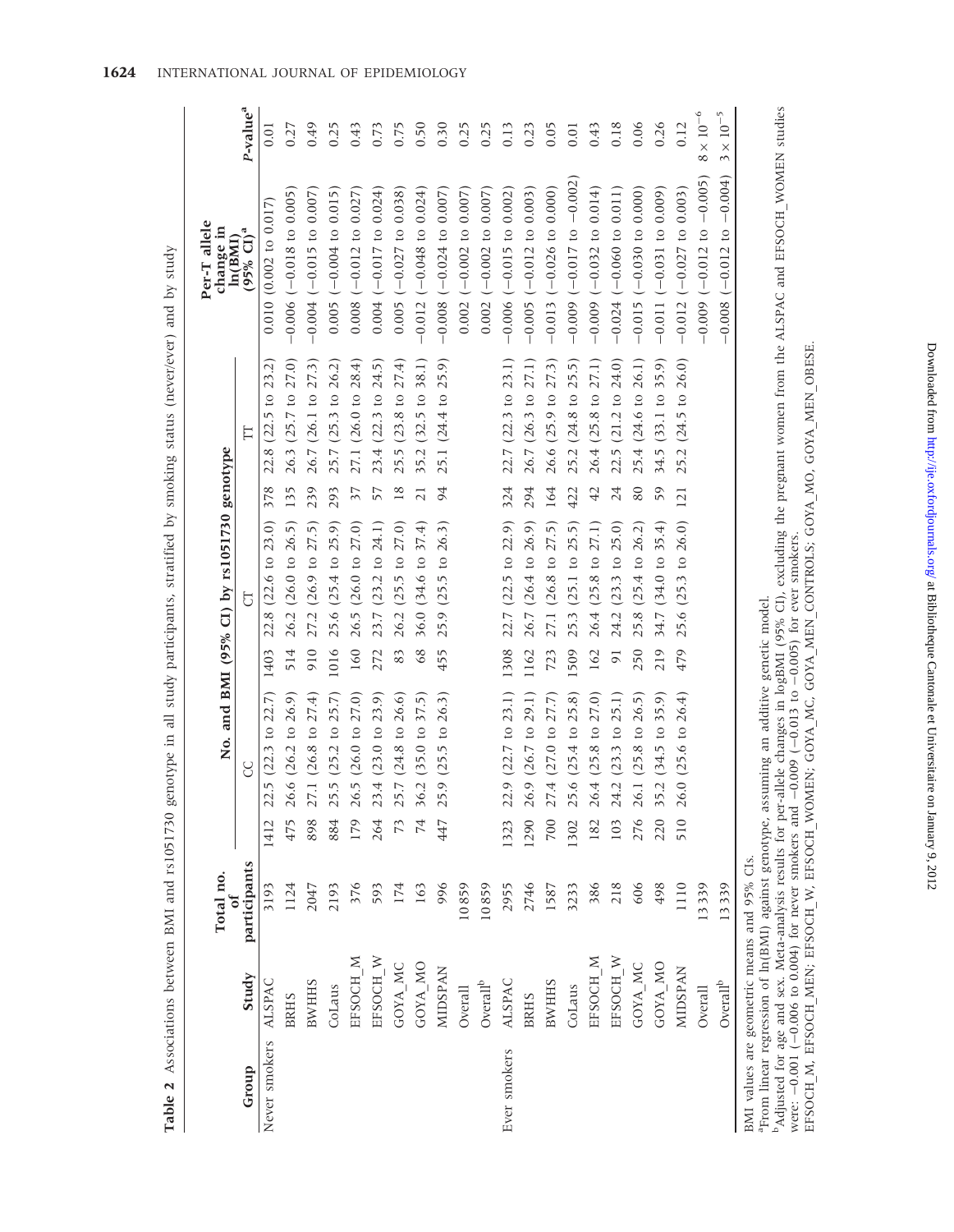Table 3 Associations between BMI and rs1051730 genotype in the ever smokers, stratified by smoking status (former/current) and by study Table 3 Associations between BMI and rs1051730 genotype in the ever smokers, stratified by smoking status (former/current) and by study

|                                             |                                           |                              |                 |                                                                                                      |               | No. and BMI (95% CI) by rs1051730 genotype |                 |                                   | Per-T allele<br>change in                 |                      |
|---------------------------------------------|-------------------------------------------|------------------------------|-----------------|------------------------------------------------------------------------------------------------------|---------------|--------------------------------------------|-----------------|-----------------------------------|-------------------------------------------|----------------------|
| Group                                       | Study                                     | Total no. of<br>participants |                 | C                                                                                                    |               | 5                                          |                 | H                                 | $(95\% \text{ CI})^{\text{a}}$<br>ln(BMI) | P-value <sup>a</sup> |
| Former smokers                              | ALSPAC                                    | 1851                         | 858             | 3.0 $(22.8 \text{ to } 23.3)$                                                                        | 806           | 22.8 (22.6 to 23.0)                        | 187             | 22.6 (22.2 to 23.1)               | $-0.009$ ( $-0.019$ to 0.002              | 0.10                 |
|                                             | <b>BRHS</b>                               | 2243                         | 1067            | 7.1 $(26.9 \text{ to } 27.3)$                                                                        | 934           | 27.0 (26.8 to 27.2)                        | 242             | 26.8 (26.3 to 27.2)               | $-0.005$ ( $-0.013$ to 0.003)             | 0.26                 |
|                                             | <b>BWHHS</b>                              | 1194                         | 532             | 7.7 $(27.3 \text{ to } 28.2)$                                                                        | 542           | 27.6 (27.2 to 28.0)                        | 120             | 26.9 (26.2 to 27.7)               | $-0.010$ ( $-0.025$ to 0.005)             | 0.18                 |
|                                             | CoLaus                                    | 1801                         | 738             | $26.0$ (25.7 to 26.2)                                                                                | 838           | 25.9 (25.7 to 26.2)                        | 225             | 25.8 (25.3 to 26.3)               | $-0.003$ ( $-0.013$ to 0.007)             | 0.51                 |
|                                             | EFSOCH M                                  | 181                          | 88              | (6.5 (25.7 to 27.3))                                                                                 | 73            | 27.5 (26.7 to 28.4)                        | 20              | 25.2 (23.8 to 26.6)               | $-0.004$ ( $-0.035$ to 0.028)             | 0.82                 |
|                                             | EFSOCH W                                  | 118                          | $\overline{61}$ | 23.9 (22.9 to 25.0)                                                                                  | 48            | 23.9 (22.9 to 25.1)                        | $\circ$         | 21.9 (20.0 to 24.0)               | $-0.024$ ( $-0.072$ to 0.024)             | 0.33                 |
|                                             | GOYA MC                                   | 216                          | 100             | (6.7 (24.8 to 27.4))                                                                                 | $\mathcal{S}$ | 26.3 (25.6 to 27.0)                        | 24              | 25.8 (24.3 to 27.5)               | $-0.016(-0.043$ to 0.011)                 | 0.25                 |
|                                             | GOYA_MO                                   | 148                          | 63              | 5.5 (34.3 to 36.8)                                                                                   | 69            | 35.8 (34.5 to 37.3)                        | $\overline{16}$ | 35.2 (32.1 to 38.4)               | $0.000 (-0.038 to 0.038)$                 | 1.00                 |
|                                             | <b>MIDSPAN</b>                            | 574                          | 251             | $(6.7 \ (26.2 \ to \ 27.2))$                                                                         | 260           | 26.3 (25.9 to 26.8)                        | 63              | 26.9 (25.9 to 27.8)               | $-0.002$ ( $-0.021$ to 0.017)             | 0.86                 |
|                                             | Overall                                   | 8326                         |                 |                                                                                                      |               |                                            |                 |                                   | $-0.006$ ( $-0.11$ to $-0.001$ )          | 0.01                 |
|                                             | $\mbox{Overall}^{\mbox{\tiny{\rm {b}}} }$ | 8326                         |                 |                                                                                                      |               |                                            |                 |                                   | $-0.006$ ( $-0.010$ to $-0.001$ )         | 0.02                 |
|                                             | Overall <sup>c</sup>                      | 4169                         |                 |                                                                                                      |               |                                            |                 |                                   | $-0.010$ $(-0.017$ to $-0.003)$           | 0.008                |
| Current smokers                             | <b>ALSPAC</b>                             | 1104                         | 465             | 22.7 (22.4 to 23.0)                                                                                  | 502           | 22.5 (22.2 to 22.8)                        | 137             | 22.8 (22.2 to 23.4)               | $-0.002$ ( $-0.016$ to 0.013)             | 0.82                 |
|                                             | <b>BRHS</b>                               | 503                          | 223             | 5.9 $(25.4 \text{ to } 26.4)$                                                                        | 228           | 25.2 (24.7 to 25.7)                        | 52              | 26.4 (25.4 to 27.5)               | $-0.002$ ( $-0.022$ to 0.017)             | 0.82                 |
|                                             | <b>BWHHS</b>                              | 393                          | 168             | $6.2$ (25.6 to 26.9)                                                                                 | 181           | 25.6 (25.0 to 26.3)                        | 4               | 25.5 (24.1 to 27.0)               | $-0.017$ ( $-0.043$ to 0.008)             | 0.18                 |
|                                             | CoLaus                                    | 1432                         | 564             | 5.2 (24.9 to 25.5)                                                                                   | 671           | 24.6 (24.3 to 24.8)                        | 197             | 24.6 (24.1 to 25.1)               | $-0.015$ ( $-0.026$ to $-0.004$ )         | 0.006                |
|                                             | EFSOCH M                                  | 205                          | 94              | 6.3 (25.5 to 27.1)                                                                                   | 89            | 25.5 (24.7 to 26.5)                        | 22              | 26.0 (24.2 to 28.0)               | $-0.014$ ( $-0.047$ to 0.020)             | 643                  |
|                                             | EFSOCH W                                  | 100                          | 42              | $24.6$ (23.0 to 26.3)                                                                                | 43            | 24.4 (23.2 to 25.7)                        | $\overline{15}$ | 22.9 (21.0 to 24.9)               | $-0.029$ ( $-0.084$ to 0.025)             | 0.30                 |
|                                             | GOYA MC                                   | 390                          | 176             | 5.8 (25.4 to 26.3)                                                                                   | 158           | 25.5 (25.0 to 26.1)                        | 56              | $(24.3 \text{ to } 36.0)$<br>25.2 | $-0.013$ ( $-0.031$ to 0.005)             | 0.15                 |
|                                             | GOYA MO                                   | 350                          | 157             | 5.1 (34.2 to 35.9)                                                                                   | 150           | 34.2 (33.4 to 35.0)                        | $\ddot{4}$      | 34.2 (32.8 to 35.8)               | $-0.016(-0.039$ to 0.007)                 | 0.18                 |
|                                             | <b>MIDSPAN</b>                            | 536                          | 259             | 5.3 (24.8 to 25.9)                                                                                   | 219           | $24.8$ (24.2 to 25.4)                      | 58              | $23.5$ (22.6 to 24.6)             | $(-0.054 \text{ to } -0.009)$<br>$-0.032$ | 0.007                |
|                                             | Overall                                   | 5013                         |                 |                                                                                                      |               |                                            |                 |                                   | $-0.013$ ( $-0.019$ to $-0.07$ )          | $6\times10^{-5}$     |
|                                             | $\mbox{Overall}^{\mbox{\tiny{\rm b}}}$    | 5013                         |                 |                                                                                                      |               |                                            |                 |                                   | $-0.012$ ( $-0.018$ to $-0.006$ )         | 0.0001               |
|                                             | Overall <sup>c</sup>                      | 4084                         |                 |                                                                                                      |               |                                            |                 |                                   | $-0.014 (-0.021 to -0.007)$               | $7\times10^{-5}$     |
|                                             | $\mbox{Overall}^{\mbox{\scriptsize d}}$   | 1364                         |                 |                                                                                                      |               |                                            |                 |                                   | $-0.010 (-0.023 to 0.006)$                | 0.13                 |
| BMI values are geometric means and 95% CIs. |                                           |                              |                 | <sup>a</sup> From linear regression of ln(BMI) against genotype, assuming an additive genetic model. |               |                                            |                 |                                   |                                           |                      |

bAdjusted for age and sex. Adjusted for age and sex.

'Adjusted for smoking quantity. cAdjusted for smoking quantity.

<sup>d</sup>Adjusted for cotinine levels. <sup>d</sup>Adjusted for cotinine levels.

Current smoking quantity was available in all nine study samples; former smoking quantity was available in ALSPAC, BWHHS, CoLaus and MIDSPAN only. Cotinine levels<br>were available in BRHS, BWHHS and MIDSPAN current smokers o were available in BRHS, BWHHS and MIDSPAN current smokers only [for comparison, the pooled per allele change in logBMI (95% CI), adjusted for smoking quantity, in Current smoking quantity was available in all nine study samples; former smoking quantity was available in ALSPAC, BWHHS, CoLaus and MIDSPAN only. Cotinine levels BRHS, BWHHS and MIDSPAN was  $-0.020$  ( $-0.033$  to  $-0.006$ )].

Meta-analysis results for per-allele changes in logBMI (95% CI), excluding the pregnant women from the ALSPAC and EFSOCH studies were: -0.005 (-0.010 to 0.000) for Meta-analysis results for per-allele changes in logBMI (95% CI), excluding the pregnant women from the ALSPAC and EFSOCH studies were: 0.005 (0.010 to 0.000) for former smokers and  $-0.015$  ( $-0.022$  to  $-0.008$ ) for current smokers.

former smokers and  $-0.0$ i5 ( $-0.022$  to  $-0.008$ ) for current smokers.<br>EFSOCH\_M, EFSOCH\_MEN; EFSOCH\_W, EFSOCH\_WOMEN; GOYA\_MC, GOYA\_MEN\_CONTROLS; GOYA\_MO, GOYA\_MEN\_OBESE. EFSOCH\_M, EFSOCH\_MEN; EFSOCH\_W, EFSOCH\_WOMEN; GOYA\_MC, GOYA\_MEN\_CONTROLS; GOYA\_MO, GOYA\_MEN\_OBESE.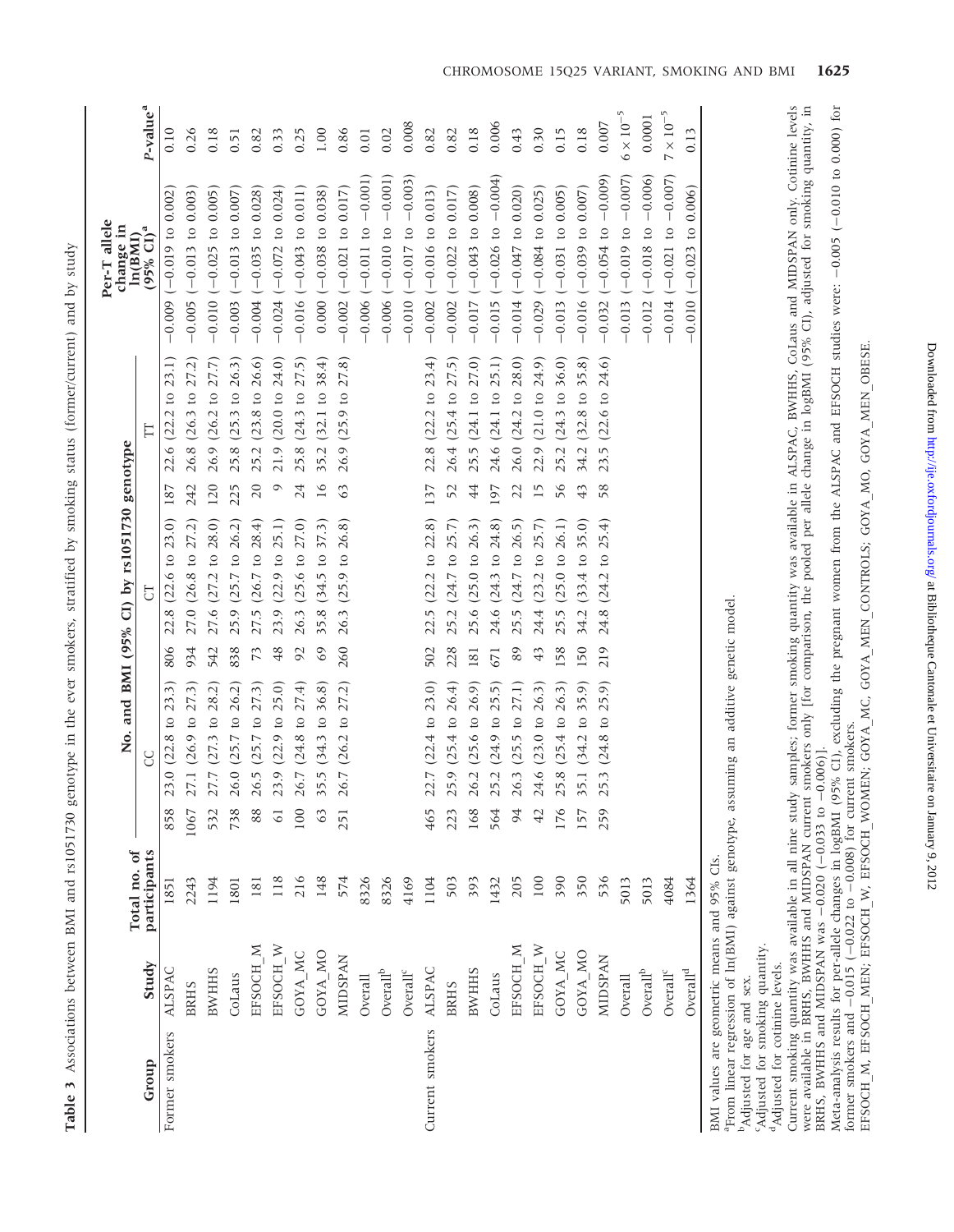smoking quantity in the former and current smokers. We would expect these associations to get weaker if, as we hypothesize, the genotype–BMI association is mediated by smoking quantity. However, since data on smoking quantity were self-reported, they were unlikely to have captured the exposure fully. Moreover, adjustment for cotinine levels in the available samples did result in attenuation, and our observation that there was no association between genotype and BMI in the never smokers is consistent with the associations observed being mediated by smoking. The observation that the effect of the rs1051730 variant on BMI is robust to adjustment for smoking quantity suggests that, even within heaviness of smoking strata, the rs1051730 variant exerts an influence on exposure, possibly via individual differences in smoking topography (e.g. depth of puff inhalation, number of puffs). This further supports a causal association between exposure and BMI, both between and within heaviness of smoking strata, and suggests that simple measures of heaviness of smoking based on reported quantity may mask important inter-individual variation in behaviour and subsequent exposure.

Although the association between rs1051730 genotype and smoking quantity has mostly been described in Europeans, it has also been observed in populations of African–American and Korean descent.<sup>40–42</sup> Further work is needed to investigate the relationships between genotype, smoking and BMI in non-European populations.

We acknowledge some limitations to our study. First, in the ALSPAC and EFSOCH studies, prepregnancy BMI was analysed, whereas smoking data were collected during pregnancy. Therefore, the temporal distinction between former and current smokers may have been different from that in the other studies. However, a sensitivity analysis excluding these studies produced very similar effect size estimates of the associations within each smoking status stratum. Secondly, different methods and instruments were used for assessing weight and height, as well as smoking in the studies that were pooled here. However, we found little evidence for marked heterogeneity between studies within strata. Thirdly, our statistical evidence for association with BMI in the ever smokers  $(P=8 \times 10^{-6})$ , and for the genotype  $\times$  smoking status interaction ( $P = 0.0001$ ), although strong, is modest in relation to levels now necessary for robust candidate gene association studies. However, the fact that the 15q25 variant is now incontrovertibly associated with smoking quantity greatly increases the prior odds of association.

To conclude, the 15q25 smoking quantity variant is associated with a lower BMI in former and current smokers, but not in individuals who have never smoked. This is a clear example of a gene  $\times$  environment interaction because the association between genotype and BMI is dependent upon smoking status. Our observations support the hypothesis that smoking is causally associated with reduced BMI. Smoking cessation initiatives might be more successful if they include support to maintain a healthy BMI at the same time as quitting smoking.

# Funding

The UK Medical Research Council, the Wellcome Trust and the University of Bristol (to ALSPAC); BRHS is a British Heart Foundation research group (current programme grant RG/08/013/25942); British Heart Foundation Senior Research Fellowship (award FS05/125, partial, to BRHS for DNA extraction); Department of Health (England) Policy Research Programme and the British Heart Foundation (to BWHHS); GlaxoSmithKline, the Faculty of Biology and Medicine of Lausanne, Switzerland, and the Swiss National Science Foundation (33CSCO-122661) (to The CoLaus Study); Swiss National Science Foundation (#3200B0–105993, #3200B0- 1180308, 33CSC0122661) and GlaxoSmithKline (Psychiatry Center of Excellence for Drug Discovery and Genetics Division, Drug Discovery—Verona, R&D) (to The PsyCoLaus Study); South West NHS Research and Development, Exeter NHS Research and Development, the Darlington Trust, and the Peninsula NIHR Clinical Research Facility at the University of Exeter (to EFSOCH); Wellcome Trust (grant WT084762) (to The Danish GOYA male study); Wellcome Trust and the NHS Research and Development Programme (to the offspring study in MIDSPAN); Sir Henry Wellcome Postdoctoral Fellowship (Wellcome Trust grant 085541/Z/08/Z) (to R.M.F.); UK Medical Research Council (G0600705) and the University of Bristol (to G.D.S. and D.A.L.).

# Acknowledgements

The authors are extremely grateful to the participants and families who contributed to all of the studies and the teams of investigators involved in each one. These include interviewers, computer and laboratory technicians, clerical workers, research scientists, volunteers, managers, receptionists, nurses and, for the CoLaus study, many GlaxoSmithKline (GSK) employees (especially Emiliangelo Ratti for supporting this work within GSK Drug Discovery). They are grateful to Colin Feyerabend for performing the cotinine assays in the MIDSPAN study.

Conflict of interest: The CoLaus study was partially funded by GSK. F.T., G.R.K. and V.M. are (or were at the time that the study was performed) full-time employees of GSK. P.V. and G.W. received unrestricted grant from GSK to build the CoLaus study. M.P. received an unrestricted grant from GSK to conduct the PsyCoLaus substudy.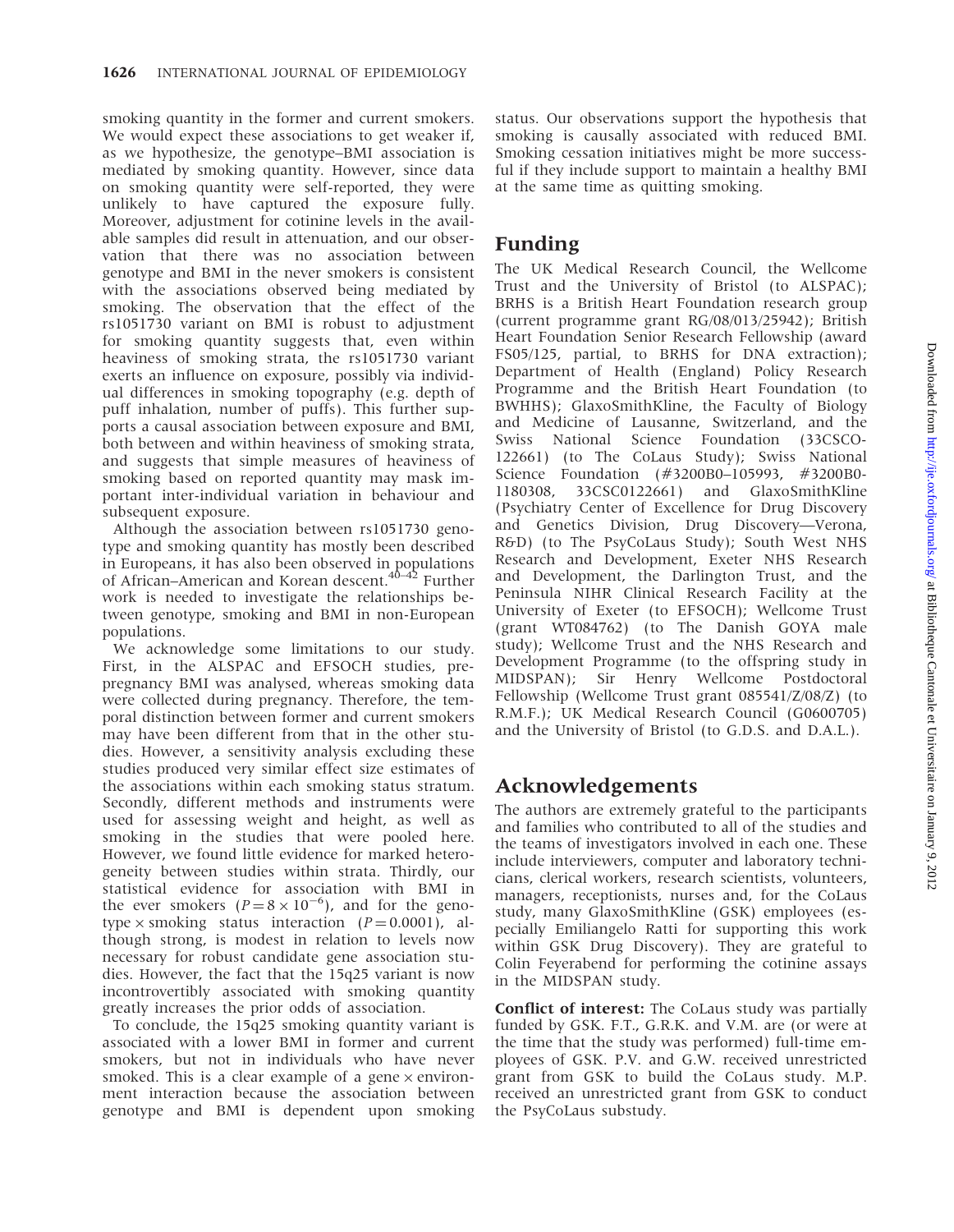## KEY MESSAGES

- A genetic variant on chromosome 15 is known to be associated with a higher smoking quantity in smokers. We show that the higher smoking quantity genotypes are also associated with a lower BMI in current and former smokers.
- There is no association between genotype and BMI in never smokers.
- Since genotype is assigned at conception and reflects smoking exposure in smokers, our results strengthen evidence that smoking is causally related to lower BMI.

# References

- <sup>1</sup> Doll R, Peto R, Boreham J, Sutherland I. Mortality in relation to smoking: 50 years' observations on male British doctors. BMJ 2004;328:1519.
- <sup>2</sup> Hughes JR. Motivating and helping smokers to stop smoking. *J Gen Intern Med* 2003;18:1053-57.
- <sup>3</sup> Pomerleau CS, Zucker AN, Stewart AJ. Characterizing concerns about post-cessation weight gain: results from a national survey of women smokers. Nicotine Tob Res 2001;3:51–60.
- <sup>4</sup> Borrelli B, Spring B, Niaura R, Hitsman B, Papandonatos G. Influences of gender and weight gain on short-term relapse to smoking in a cessation trial. J Consult Clin Psychol 2001;69:511–15.
- <sup>5</sup> Jo YH, Talmage DA, Role LW. Nicotinic receptor-mediated effects on appetite and food intake. J Neurobiol 2002;53: 618–32.
- <sup>6</sup> Li MD, Kane JK, Konu O. Nicotine, body weight and potential implications in the treatment of obesity. Curr Top Med Chem 2003;3:899-919.
- <sup>7</sup> Cabanac M, Frankham P. Evidence that transient nicotine lowers the body weight set point. Physiol Behav 2002; 76:539–42.
- <sup>8</sup> Sneve M, Jorde R. Cross-sectional study on the relationship between body mass index and smoking, and longitudinal changes in body mass index in relation to change in smoking status: the Tromso Study. Scand J Public Health 2008;36:397–407.
- <sup>9</sup> Munafo MR, Tilling K, Ben-Shlomo Y. Smoking status and body mass index: a longitudinal study. Nicotine Tob Res 2009;11:765–71.
- <sup>10</sup> Thorgeirsson TE, Geller F, Sulem P et al. A variant associated with nicotine dependence, lung cancer and peripheral arterial disease. Nature 2008;452:638–42.
- <sup>11</sup> Berrettini W, Yuan X, Tozzi F et al. Alpha-5/alpha-3 nicotinic receptor subunit alleles increase risk for heavy smoking. Mol Psychiatry 2008;13:368-73.
- <sup>12</sup> Bierut LJ, Madden PA, Breslau N et al. Novel genes identified in a high-density genome wide association study for nicotine dependence. Hum Mol Genet 2007;16: 24–35.
- $13$  Caporaso N, Gu F, Chatterjee N et al. Genome-wide and candidate gene association study of cigarette smoking behaviors. PLoS One 2009;4:e4653.
- <sup>14</sup> Liu JZ, Tozzi F, Waterworth DM et al. Meta-analysis and imputation refines the association of 15q25 with smoking quantity. Nat Genet 2010;42:436–40.
- <sup>15</sup> Thorgeirsson TE, Gudbjartsson DF, Surakka I et al. Sequence variants at CHRNB3-CHRNA6 and CYP2A6 affect smoking behavior. Nat Genet 2010;42:448–53.
- <sup>16</sup> Genome-wide meta-analyses identify multiple loci associated with smoking behavior. Nat Genet 2010;42:441–47.
- <sup>17</sup> Bierut LJ, Stitzel JA, Wang JC et al. Variants in nicotinic receptors and risk for nicotine dependence. Am J Psychiatry 2008;165:1163–71.
- <sup>18</sup> Davey Smith G, Lawlor DA, Harbord R, Timpson N, Day I, Ebrahim S. Clustered environments and randomized genes: a fundamental distinction between conventional and genetic epidemiology. PLoS Med 2007;4:e352.
- <sup>19</sup> Davey Smith G. Mendelian randomization for strengthening causal inference in observational studies: application to gene by environment interaction. Perspectives on Psychol Sci 2010;5:527-45.
- <sup>20</sup> Golding J, Pembrey M, Jones R. ALSPAC—the Avon Longitudinal Study of Parents and Children. I. Study methodology. Paediatr Perinat Epidemiol 2001;15:74–87.
- Freathy RM, Ring SM, Shields B et al. A common genetic variant in the 15q24 nicotinic acetylcholine receptor gene cluster (CHRNA5-CHRNA3-CHRNB4) is associated with a reduced ability of women to quit smoking in pregnancy. Hum Mol Genet 2009;18:2922–27.
- <sup>22</sup> Walker M, Whincup PH, Shaper AG. The British Regional Heart Study 1975–2004. Int J Epidemiol 2004;33:1185–92.
- <sup>23</sup> Feyerabend C, Russell MA. A rapid gas–liquid chromatographic method for the determination of cotinine and nicotine in biological fluids. J Pharm Pharmacol 1990;42: 450–52.
- <sup>24</sup> Lawlor DA, Bedford C, Taylor M, Ebrahim S. Geographical variation in cardiovascular disease, risk factors, and their control in older women: British Women's Heart and Health Study. J Epidemiol Community Health 2003;57:134–40.
- <sup>25</sup> Lawlor DA, Ebrahim S, Davey Smith G. Association of birth weight with adult lung function: findings from the British Women's Heart and Health Study and a meta-analysis. Thorax 2005;60:851–58.
- Firmann M, Mayor V, Vidal PM et al. The CoLaus study: a population-based study to investigate the epidemiology and genetic determinants of cardiovascular risk factors and metabolic syndrome. BMC Cardiovasc Disord 2008;8:6.
- <sup>27</sup> Preisig M, Waeber G, Vollenweider P et al. The PsyCoLaus study: methodology and characteristics of the sample of a population-based survey on psychiatric disorders and their association with genetic and cardiovascular risk factors. BMC Psychiatry 2009;9:9.